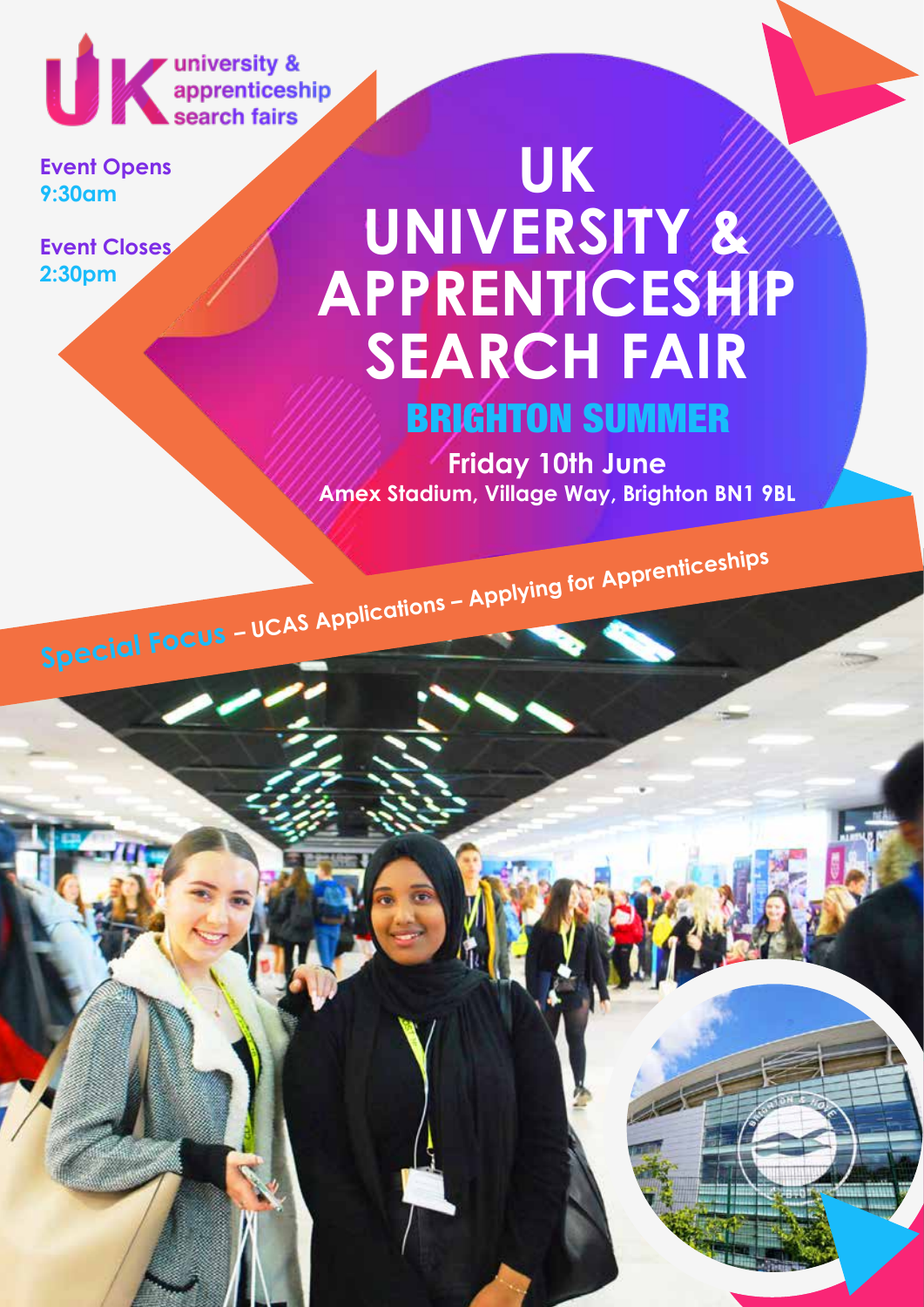



*Our fairs allow students to meet a host of universities, HE institutions and apprenticeship providers from all over the UK. We provide the perfect platform for students to gain information and guidance so they can make the right decisions about their future.*

> We are delighted to announce that our UK University & Apprenticeship Search event will be taking place in Brighton on Friday 10th June. This event will be held at the spectacular Amex Stadium. We've spent the last two years supporting students virtually with our free webinars and vfairs and are pleased to be able to provide students with the vital face to face higher education and careers advice they've missed out on previously due to the pandemic.

> > We are inviting you and your students to attend our inspirational fair in Brighton. The event is the perfect way for students to choose which university or apprenticeship is right for them. The fair is completely **free** for all students and staff to attend.

This exciting and informative event will provide attendees with the opportunity to speak to a multitude of institutions including; **Russell Group, red Brick, specialist** and **modern universities**. Students will also be able to talk to a variety of the UK's best **apprenticeship providers**, HE colleges, specialist institutions, and student related organisations. The fair is for students of all abilities and aims to widen participation as well as cater for higher academic achievers.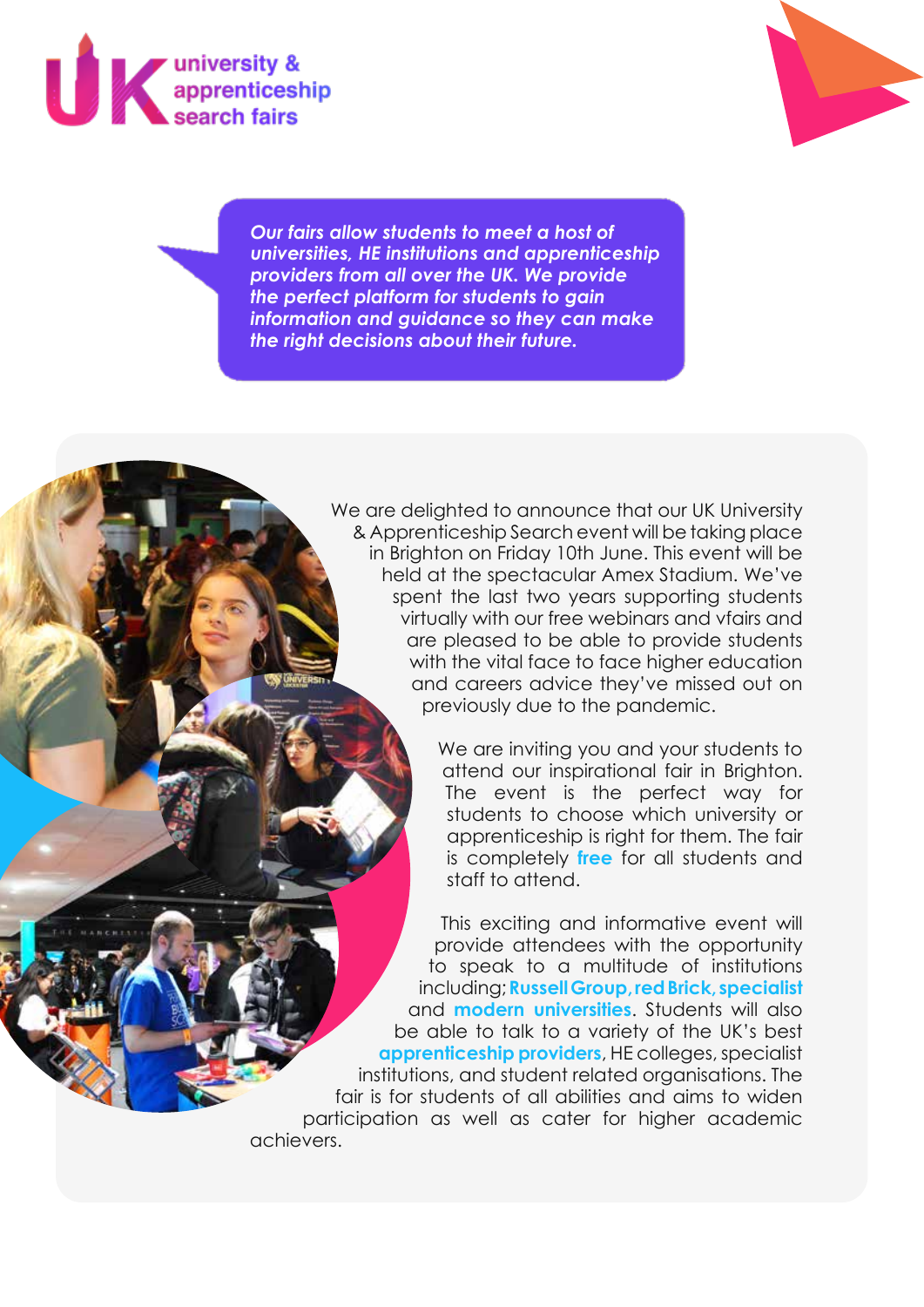

**Event Opens – 9:30am Event Closes – 2:30pm**



## **Seminar Schedule**

Presented by university and apprenticeship representatives.

- 09:50 10:10 Student Finance Includes loan, scholarship and bursary information
- 10:20 10:40 UCAS Personal Statement & Application Advice
- 10:50 11:10 Why take an Apprenticeship?
- 11:20 11:40 Choosing a University Course
- 11:50 12:10 Russell Group University Seminar
- 12:20 12:40 Careers and Employability
- 12:50 13:10 UCAS Personal Statement and Application Advice
- 13:20 13:40 Higher and Degree Apprenticeships
- 13:50 14:10 Life at University Inspirational talk about the benefits of a university education

Please Note: The seminar schedule may be subject to change or cancellation due to any Covid-19 restrictions in place at the time.

### What makes our events special?

Emphasis on Exploration – We have a vast range of university, apprenticeship and career representatives at our events. We celebrate the different pathways young people can take and are proud to present a diverse selection of options. Every student is unique, so our events are designed to help equip each student with the knowledge and guidance they need.

**Student Support –** With seminars, brochures and the invaluable opportunity to engage with our exhibitors, pupils receive a very high level of help and attention to guide them through their different higher education options.

Venue – By holding our events at sporting venues we provide a more exciting and inspirational backdrop.

Timing – The event is ideal to inspire and motivate Year 12s and 11s who are starting to make decisions about their post-18 education and career choices. The fair is also a great opportunity for any undecided Year 13s who need help and guidance. Please note our fairs are not designed for Year 9s or 10s.

Teachers and Coordinators – We listen. Your comments and suggestions will be taken on board and implemented. You are supported by your assigned liaison manager – you'll receive regular updates and have the opportunity to get in touch via phone or email whenever you need to.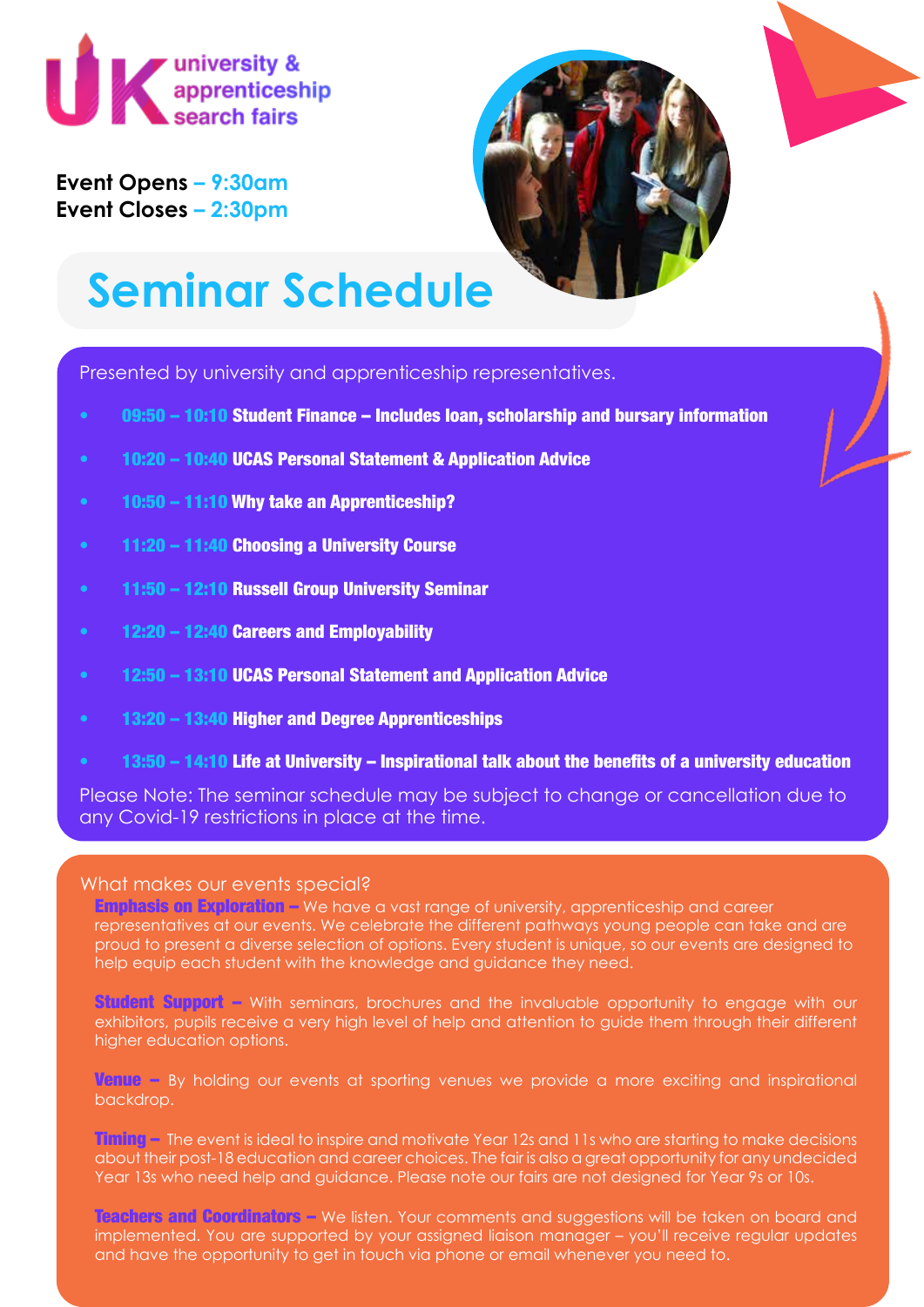

## **Special Features**

Large exhibition hall full of universities, apprenticeship providers and higher education institutions. Includes

> **Apprenticeship Seminars** Valuable advice and guidance from industry experts.

## **Application Seminar**

Focusing on the UCAS application process and sharing tips to help students create a compelling personal statement that stands out amongst the crowd.

**Russell Group University Seminar** Providing students with an insight into what life is like at a Russell Group University.

A number of exhibitors will provide fantastic interactive features for students to get involved with.

### **Dedicated Rep**

 To ensure you are guided through the booking process as smoothly as possible, every school/college booking places at the event has a dedicated rep. This person is on hand via telephone and email to provide help and support with preparing and attending the fair. We will also provide you with a mobile phone contact number on the day and will be available whenever you. have questions.

### **Event Brochure and Guide**

 Every student will be provided with an online event day brochure. This features the full seminar schedule and sections regarding applying for apprenticeships and advice on UCAS applications, along with articles written by university students and apprentices. Students will also receive a digital 'Student Pack' before the event, designed to guide them through the fair and help them make the most of exhibitor interactions.